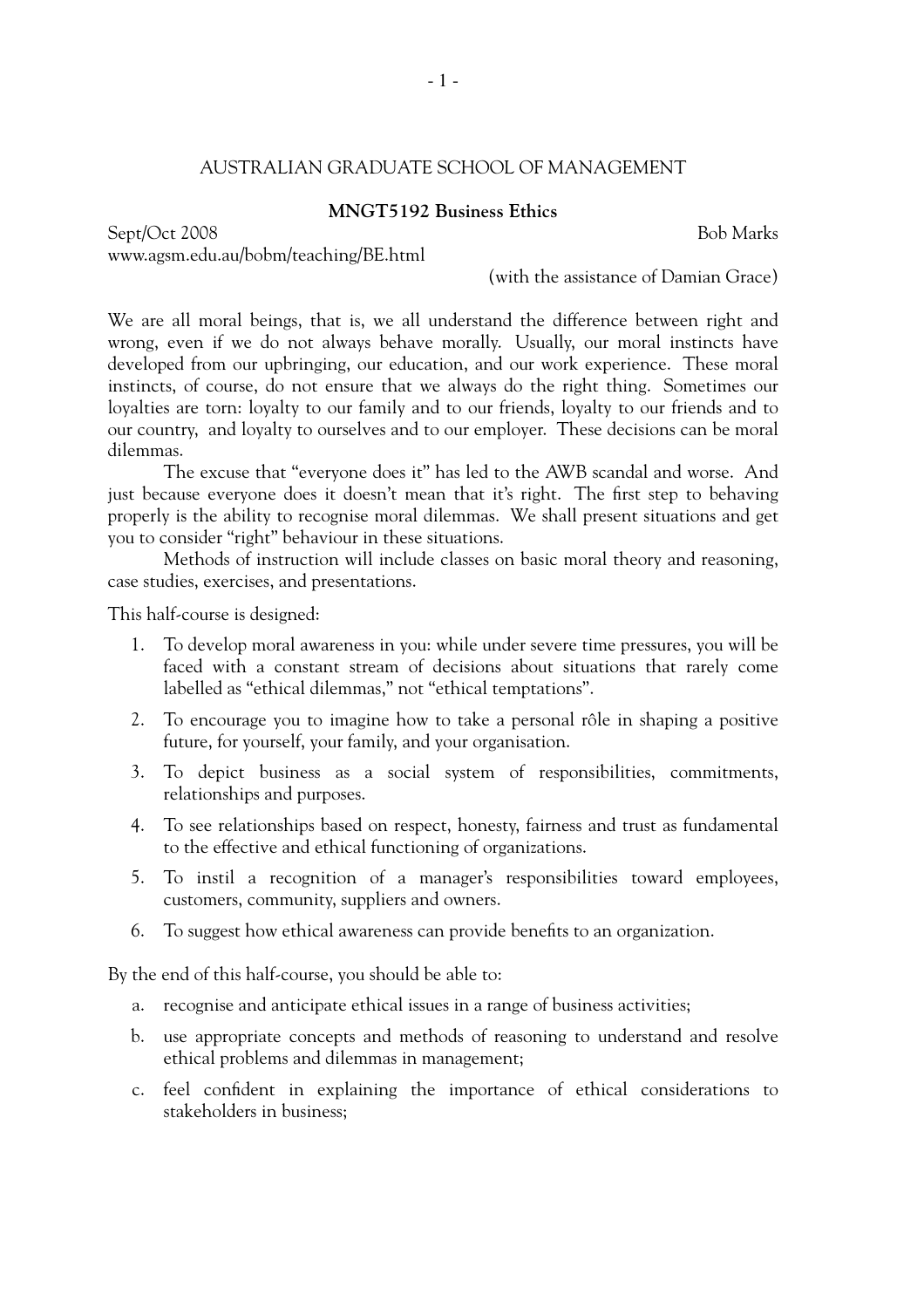- d. use ethics imaginatively to enhance business decision making;
- e. recognise the value position you bring to management;
- f. identify some common forms of ethical failure and success in corporations;
- g. recognise that arguing for an ethical position is not mere preaching.

#### **Assessment**

The half-course will be graded as Satisfactory/Unsatisfactory. There will be six items for assessment, and you must submit all six:

- I. Your written responses to homework questions for four weeks  $(4 \times 5\%$  each).
- II. Class participation, including team presentation of a case in class on Week 6, with a one- or two-page written outline. Each member of the class will be required to participate in the presentation of a case discussion or other class activity, as well as general discussion. Cases for discussion will be distributed in class on Week 1. A one- or two-page summary of presentations should be prepared for the class beforehand. Assessment will be based on general participation, involvement in specific activities, and the one- or two-page summary; class participation will be worth 35% of the total mark. In this exercise you should at the very least:
	- identify the ethical issues at stake and if necessary indicate why they are ethical;
	- present the facts and the salient values upon which you will deliberate;
	- argue for a conclusion indicating what objections you have taken into account;
	- suggest what measures should be taken to discourage misconduct, and encourage ethical conduct;
	- suggest how you would encourage your organisation to adopt these measures.
- III. A 2000-word individual essay on a topic to be advised in class. It should be submitted by 29 October. The essay will be worth 45% of the assessment.

### **Readings Package and Recommended Book**

The Readings Package contains readings keyed to each week's discussions (D1, D2, etc.). Please read the week's readings before class. There will, in addition, be extra handouts in class/web.

Weeks 1 and 2 will use material from Rush Kidder, *How Good People Make Tough Choices: Resolving the Dilemmas of Ethical Living,* (NY: HarperCollins, 2003). The Bookshop has copies.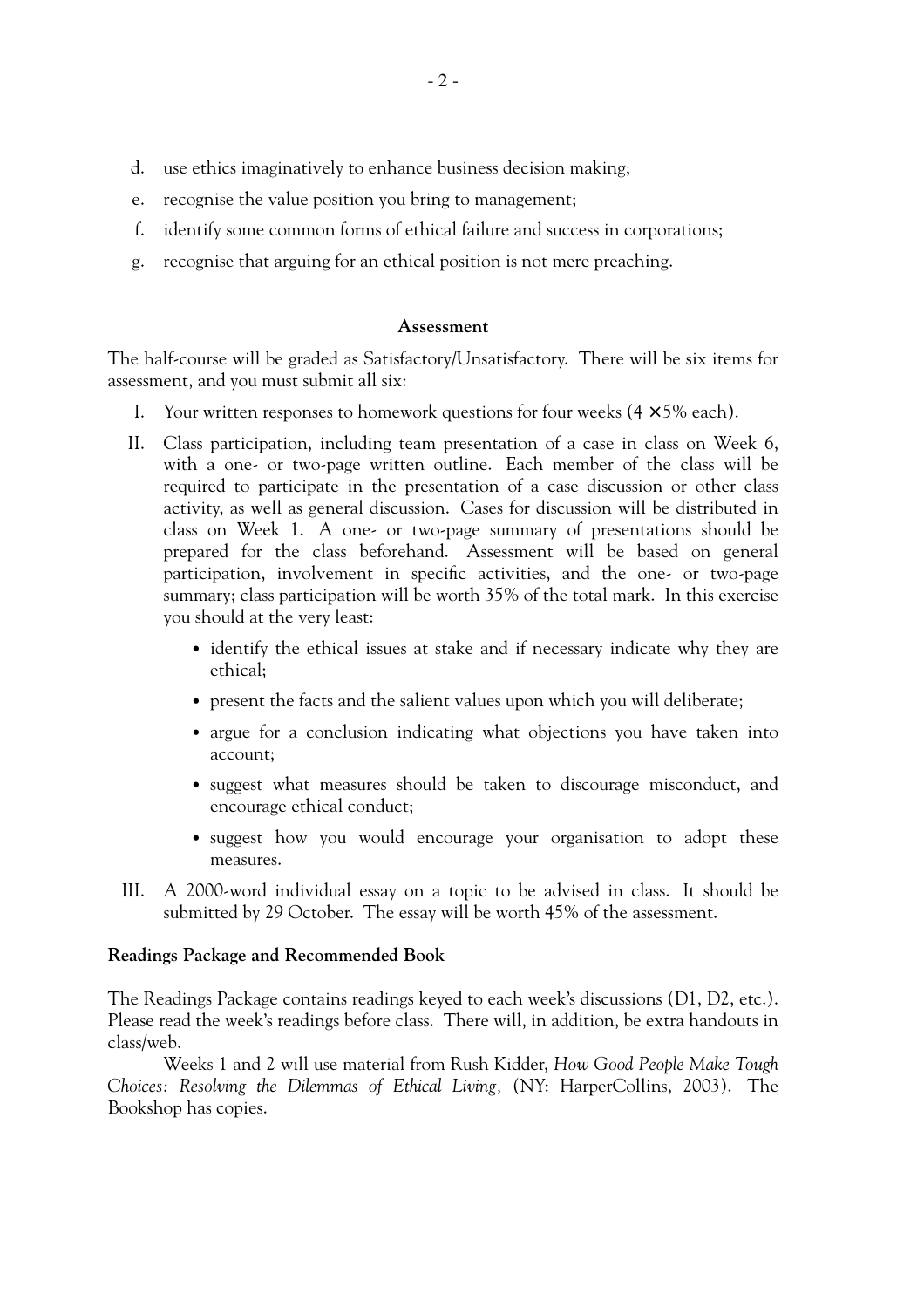#### **Program timetable**

The first session of each Wednesday will begin at 9:30, break at 10:50 for 20 minutes, and conclude at 12:30 for lunch. There will be homework on Weeks 1 to 4 consisting of reading and other tasks, taking about two hours per week.

### **Week 1: Personal Ethical Dilemmas.**

*Class 1*

- 1. Welcome.
- 2. "We all have dirty hands." Chatham House rules apply.
- 3. Organising principles for the half-course.
- 4. Kidder's four ethical dilemmas: Loyalty v Truth, Community v Individual, Justice v Mercy, Short term v Long term.
- 5. Groups discuss dilemmas: web/handouts.

*Class 2*

- 1. Debrief of discussions.
- 2. Four principles for resolving ethical dilemmas: ends-based (Mill), rules-based (Kant), care-based, and virtues.
- 3. Groups discuss case examples: web/handouts.
- 4. Debrief and reflections (written and handed in).

*Homework — Readings and Short Cases*

1. Read the first, second, and third D3 readings: by Friedman (9), the *Reason* debate (10), by Kay (11), and by Nash (32, D6). Questions:

1a. Whose position do you agree with most: Friedman's, Mackey's or Rodgers'? Explain how and why.

1b. Does Laura Nash's article (32 in D6) help in answering this question? Hint: she seems to work through ethical questions systematically.

1c. Do you agree with John Kay that business ought to be a profession like any other? Explain.

2. 2a. Choose three of the questions to Mr Ethicist (handout) and ask which (if any) of the four dilemmas they fall into. (Could be more than one dilemma.) 2b. Try to think of an ethical quandry that isn't described by any one of the four.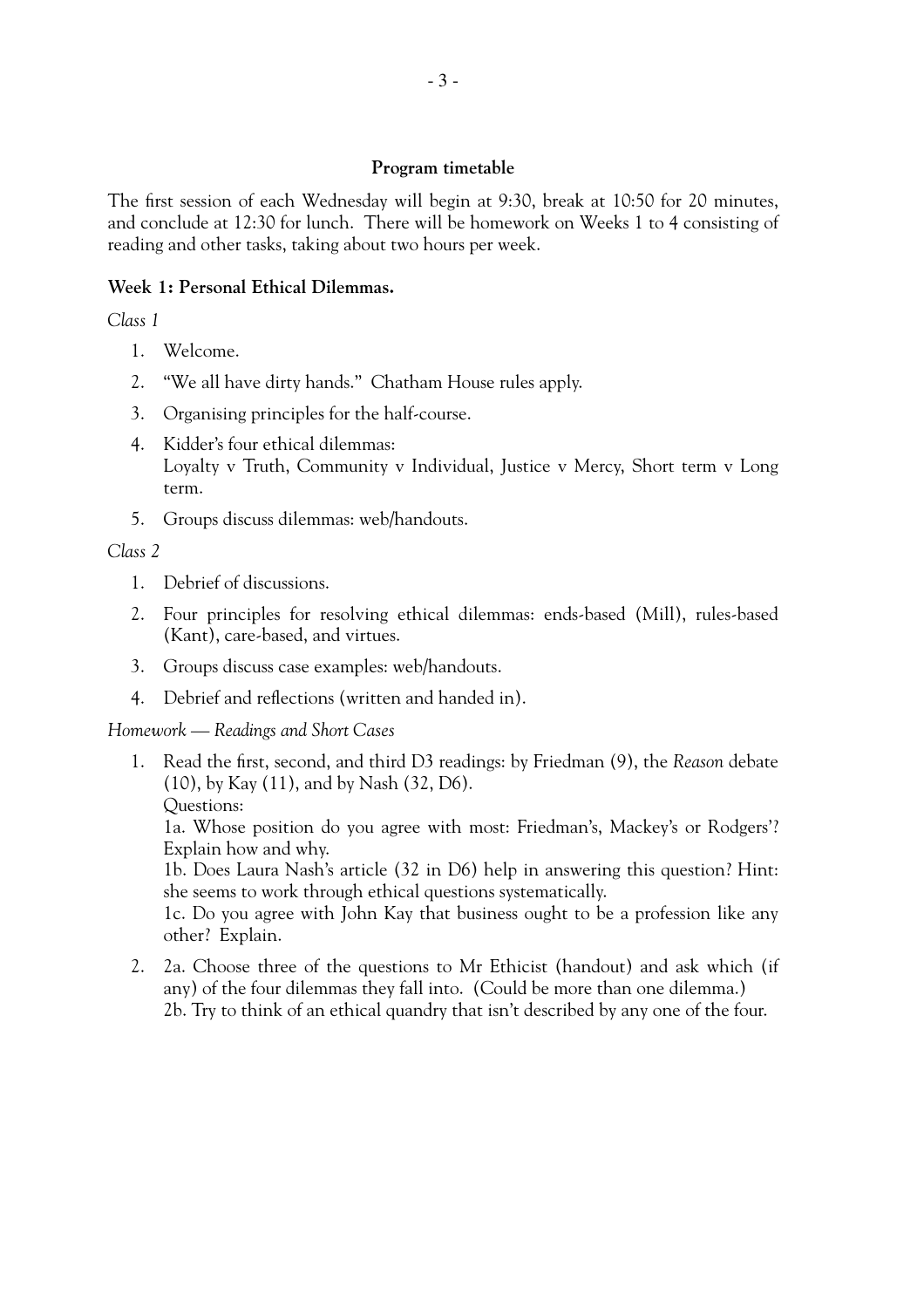## **Week 2: Managerial Approach to Business Ethics**

*Class 3*

- 1. Debrief on Homework.
- 2. A psychological perspective (after Noa Erez-Rein).
- 3. Introduction to the Managerial Approach (after Damian Grace). Development of Corporate Culture: "Raising the ethical performance of an organisation by 1 inch" — what can go wrong?
- 4. Control Systems: whistle-blowing (Enron, WorldCom), code of conduct (Stonecipher), auditing (Andersens), boards + governance (HIH), exemplars (Welch & Dunlap), training, reward systems. [Readings Package and web.]
- 5. Ethical: failures and successes.

### *Class 4*

1. Individual v corporate ethics — unpacking Kidder. Ethics: behaviour towards employers, employees, customers, suppliers, rivals, the environment.

Case examples — Merck (web).

2. The firm  $\neq$  a person: three theories of the firm.

*Homework — handouts/web.*

- 1. Read the Ford Pinto case (handout) and Grace's summary of Jackall (5 under D1 in the Readings).
	- Questions:

1a. So, is there an ethical issue in the Ford Pinto case? If so, what should Ford have done differently?

- 1b. Is there something unethical about using cost-benefit analysis?
- 1c. How close is Jackall's analysis to your experience of working in organisations?

1d. Were you aware of any measures to protect or improve the ethical culture of organisations where Jackall's analysis seemed to apply?

1e. Summarise the impact of the managerial attitudes Jackall identifies on the functioning of the corporation.

1f. What strategies would you suggest to change those attitudes?

2. Can you resolve two questions to Mr Ethicist using the principles of resolution of ethical dilemmas from today's class (rules-based, outcome-based, or Golden Rule)?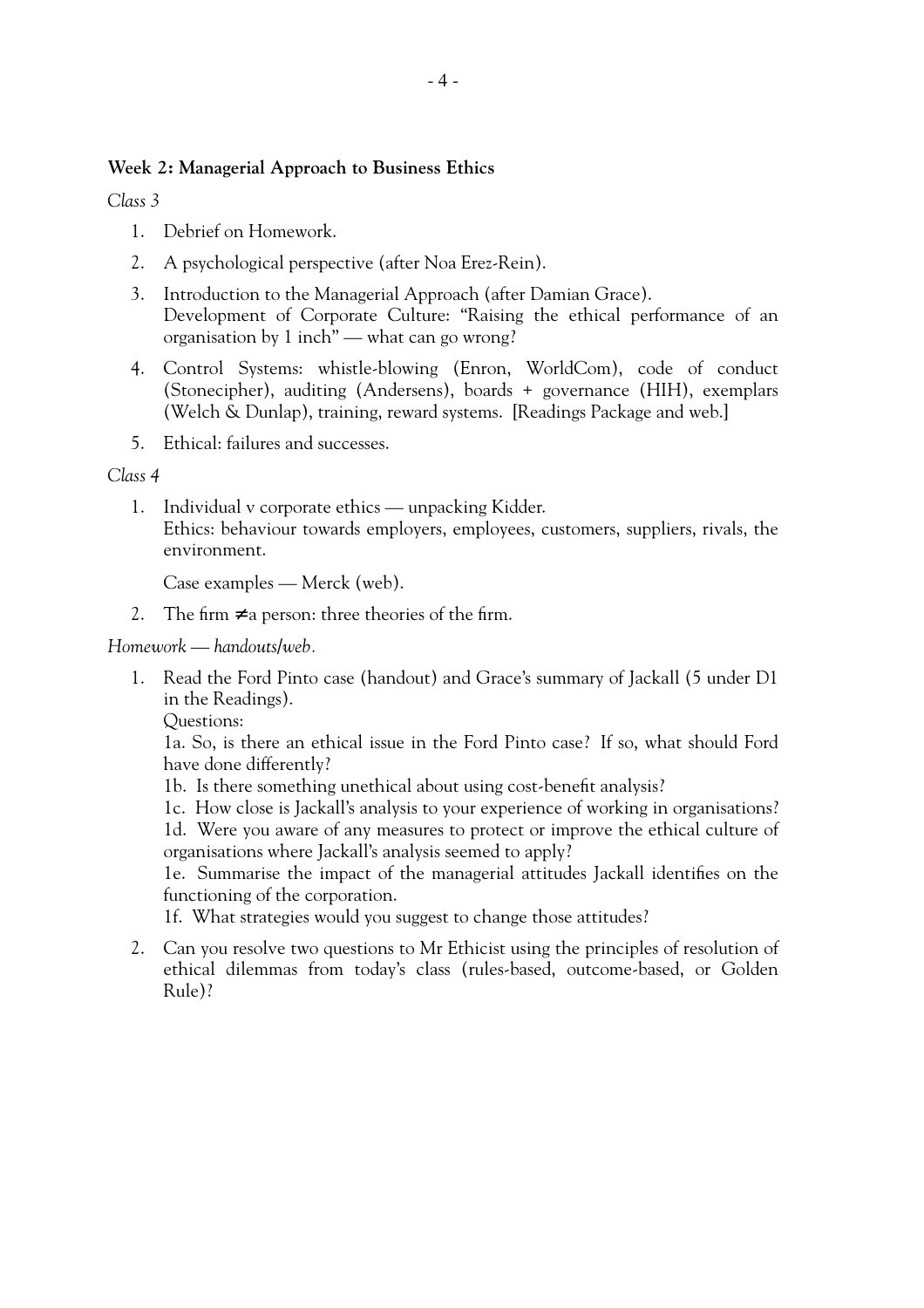# **Week 3: Organisational Ethics**

*Class 5*

- 1. Debrief on Homework.
- 2. Guest Speaker: tba
- 3. A General Discussion.

*Class 6*

- 1. Kidder's 6−9 steps for resolution.
- 2. Application to cases.

*Homework —* three readings: Steidlmeier (29 in D5), plus handouts on "Big Brother in China", the Classic Container Corp., and AWB. Questions:

1a. What is the ethical significance—if any—of cultural differences in business?

1b. Think about this: when in Rome, do as the Romans do. When people behave like barbarians in Rome, the Romans resent it. Is it not the same in business today?

1c. On the other hand, if the standards that prevail in Dallas (or Baghdad) are not the same in Sydney, then what is the point of having them?

1d. Can areas of difference be partitioned so that MNCs can be culturally sensitive yet ethical according to their own corporate lights?

# **Week 4: Cross-Cultural Ethics.**

*Class 7*

- 1. Debrief on Homework.
- 2. Relativism, or "But they're not like us ..."
- 3. Eastern philosophies (of our trading partners).
- 4. Cases for discussion: Classic Containers, SEA Inc, Kader fire.

*Class 8*

- 1. DVD clips Carter, Kay, Roberto and discussion.
- 2. Corporations can change: Shell, Ok-Tedi (web).

*Homework — TBA*

# **Week 5: TBA**

*Classes — TBA*

*Homework — Preparing Presentations*